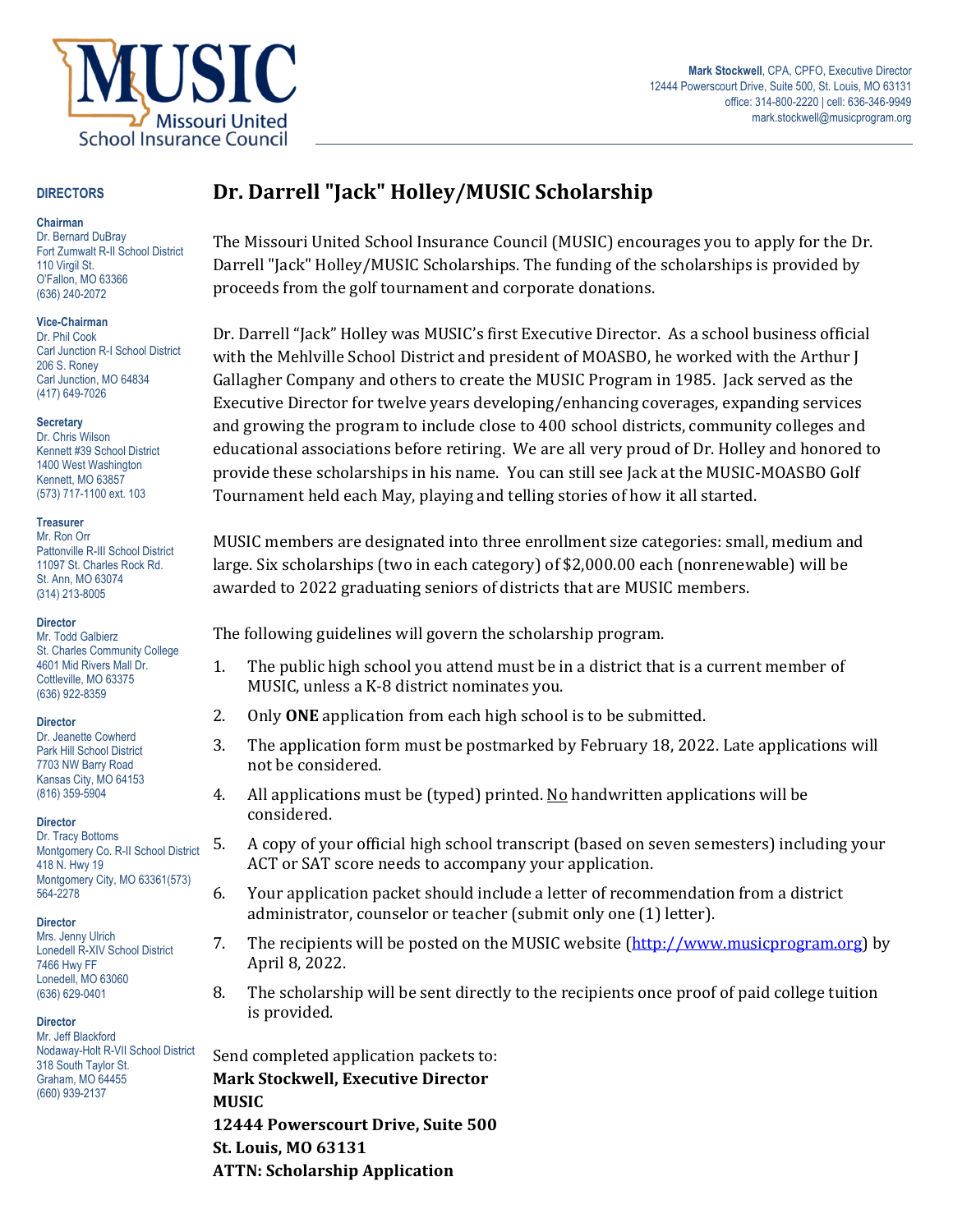

DEADLINE for all application material: February 18, 2022

## **Dr. Darrell "Jack" Holley/MUSIC Scholarship** APPLICATION

**Send completed application packets to:**

MUSIC, Attn: Scholarship Application, 12444 Powerscourt Dr., Suite 500, St. Louis, MO 63131

### No handwritten applications will be considered.

|                                                                                                                                                                                                       | I. PERSONAL INFORMATION         |                                                                              |              |        |  |  |  |  |  |
|-------------------------------------------------------------------------------------------------------------------------------------------------------------------------------------------------------|---------------------------------|------------------------------------------------------------------------------|--------------|--------|--|--|--|--|--|
| Name:                                                                                                                                                                                                 |                                 |                                                                              |              |        |  |  |  |  |  |
|                                                                                                                                                                                                       | Last                            | First                                                                        |              | Middle |  |  |  |  |  |
| Address:                                                                                                                                                                                              |                                 |                                                                              |              |        |  |  |  |  |  |
|                                                                                                                                                                                                       | <b>Street</b>                   |                                                                              |              |        |  |  |  |  |  |
|                                                                                                                                                                                                       |                                 |                                                                              |              |        |  |  |  |  |  |
|                                                                                                                                                                                                       | City                            | <b>State</b>                                                                 | Zip          |        |  |  |  |  |  |
| Telephone:                                                                                                                                                                                            |                                 | Email Address:                                                               |              |        |  |  |  |  |  |
|                                                                                                                                                                                                       | Parent(s)/Guardian(s) Name:     |                                                                              |              |        |  |  |  |  |  |
|                                                                                                                                                                                                       | II. SCHOOL DISTRICT INFORMATION |                                                                              |              |        |  |  |  |  |  |
|                                                                                                                                                                                                       | High School Currently Attending |                                                                              |              |        |  |  |  |  |  |
| *School District:                                                                                                                                                                                     |                                 |                                                                              |              |        |  |  |  |  |  |
| Address:                                                                                                                                                                                              |                                 |                                                                              |              |        |  |  |  |  |  |
|                                                                                                                                                                                                       |                                 | <b>Street</b>                                                                |              |        |  |  |  |  |  |
|                                                                                                                                                                                                       |                                 |                                                                              |              |        |  |  |  |  |  |
|                                                                                                                                                                                                       |                                 | City                                                                         | <b>State</b> | Zip    |  |  |  |  |  |
| Telephone:                                                                                                                                                                                            |                                 |                                                                              |              |        |  |  |  |  |  |
|                                                                                                                                                                                                       |                                 | *NOTE: If you are being nominated by a K-8 district, indicate this district: |              |        |  |  |  |  |  |
|                                                                                                                                                                                                       |                                 |                                                                              |              |        |  |  |  |  |  |
| School District Size: $\Box$ Small (0-499) $\Box$ Medium (500-2,000) $\Box$ Large (Over 2,000)<br>(***Use the total K-12 district enrollment as reported in the 2020-21 Missouri School Directory***) |                                 |                                                                              |              |        |  |  |  |  |  |
|                                                                                                                                                                                                       |                                 |                                                                              |              |        |  |  |  |  |  |
| <b>III. CAREER PLANS</b><br>Name and address of the college or institution you plan to attend:                                                                                                        |                                 |                                                                              |              |        |  |  |  |  |  |
| Name:                                                                                                                                                                                                 |                                 |                                                                              |              |        |  |  |  |  |  |
| Address:                                                                                                                                                                                              |                                 |                                                                              |              |        |  |  |  |  |  |
|                                                                                                                                                                                                       |                                 | <b>Street</b>                                                                |              |        |  |  |  |  |  |
|                                                                                                                                                                                                       |                                 |                                                                              |              |        |  |  |  |  |  |
|                                                                                                                                                                                                       |                                 | City                                                                         | <b>State</b> | Zip    |  |  |  |  |  |
|                                                                                                                                                                                                       |                                 |                                                                              |              |        |  |  |  |  |  |
| Intended major or career path:                                                                                                                                                                        |                                 |                                                                              |              |        |  |  |  |  |  |
|                                                                                                                                                                                                       |                                 |                                                                              |              |        |  |  |  |  |  |
|                                                                                                                                                                                                       |                                 |                                                                              |              |        |  |  |  |  |  |

Explain your planned program of study, career objectives and educational goals:

| IV. ACADEMIC INFORMATION (based on seven semesters) |                      |                    |  |   |  |  |  |  |  |
|-----------------------------------------------------|----------------------|--------------------|--|---|--|--|--|--|--|
| Rank #:                                             | in a Senior class of | students.          |  |   |  |  |  |  |  |
| ACT Score:                                          |                      | <b>SAT Scores:</b> |  | w |  |  |  |  |  |
| List honors or awards you have received:            |                      |                    |  |   |  |  |  |  |  |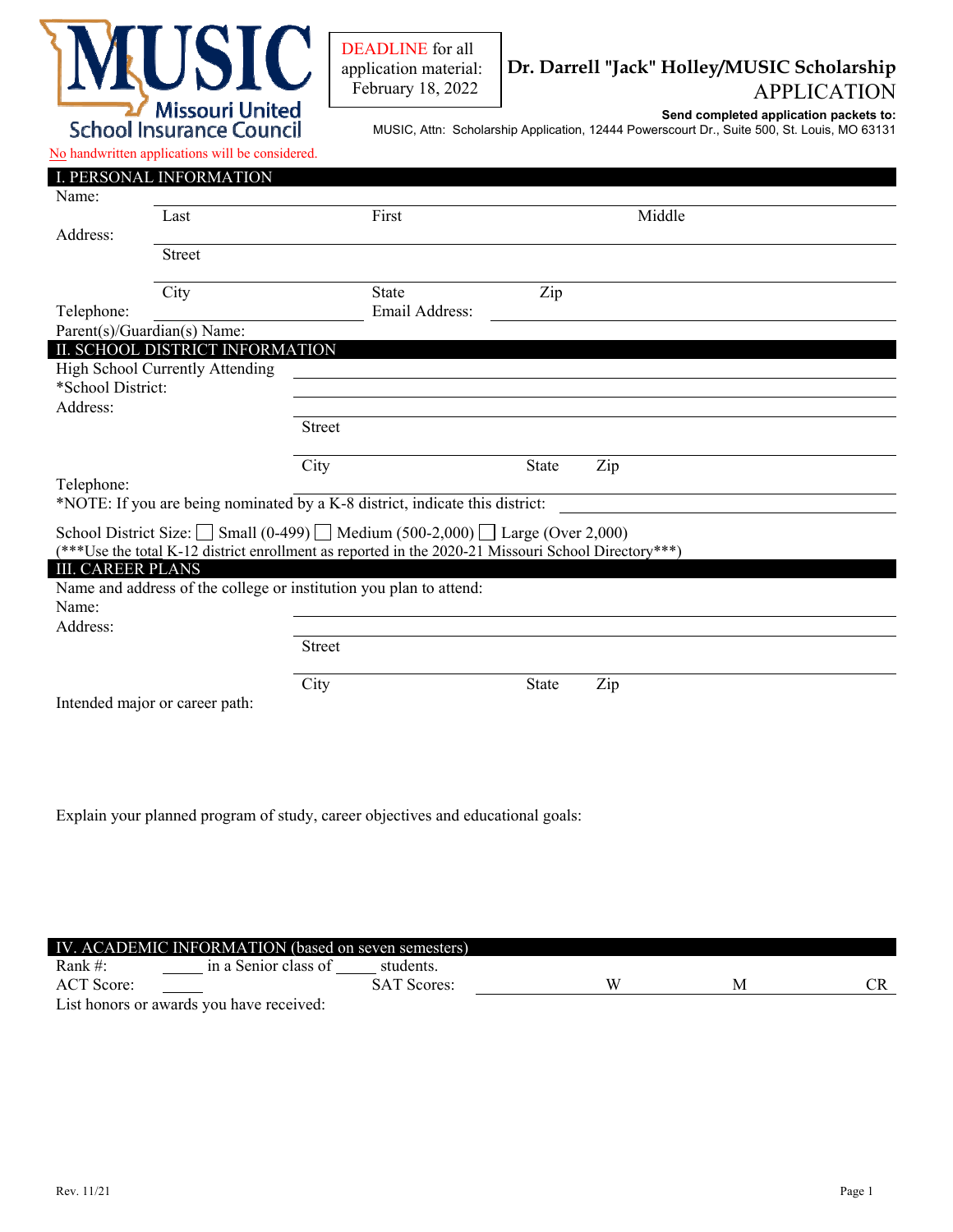

## **Dr. Darrell "Jack" Holley/MUSIC Scholarship** APPLICATION

**Send completed application packets to:**

MUSIC, Attn: Scholarship Application, 12444 Powerscourt Dr., Suite 500, St. Louis, MO 63131

## V. SCHOOL ACTIVITIES

List the activities you participated in while in high school:

### VI. LEADERSHIP

List any offices you have held or other positions of leadership:

### VII. COMMUNITY ACTIVITIES / SERVICE

List the community activities and services in which you have participated: